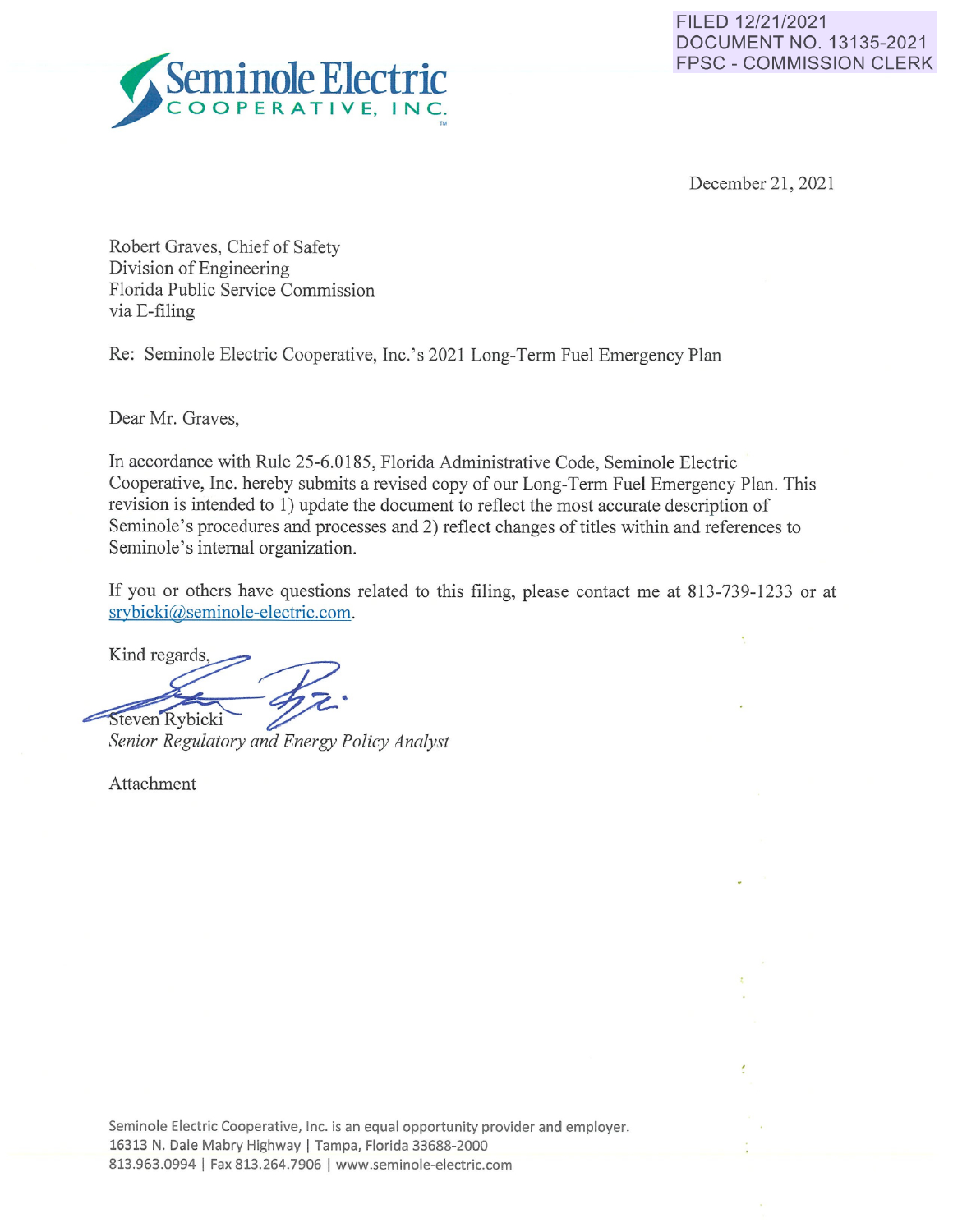# **SEMINOLE ELECTRIC COOPERATIVE, INC.**

# **AND**

# **MEMBER COOPERATIVES**

# **LONG-TERM FUEL EMERGENCY PLAN**

# **REVISED**

**December 2021**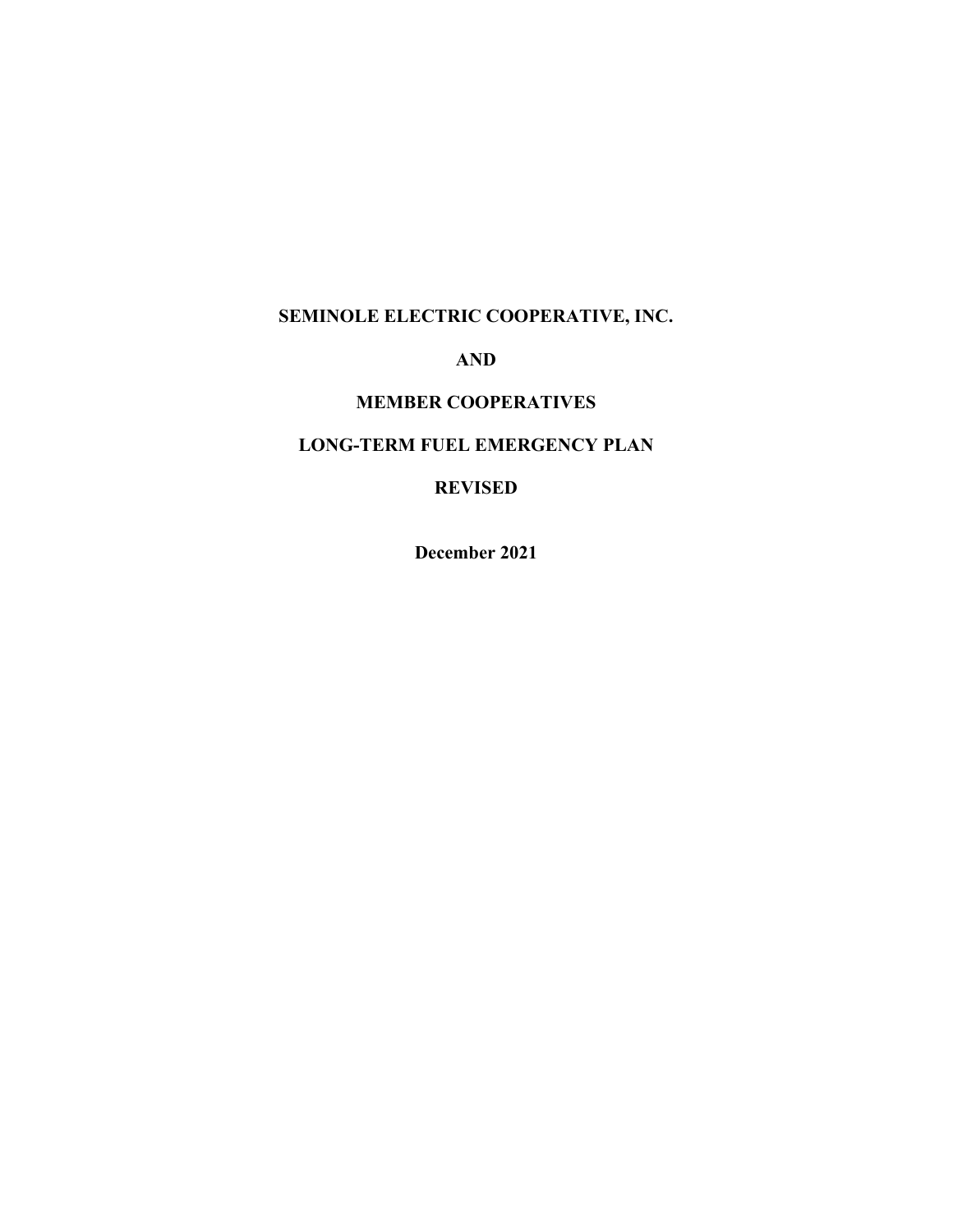## **Table of Contents**

| 1.   |      |                   |  |  |
|------|------|-------------------|--|--|
| 2.   |      |                   |  |  |
| 3.   |      |                   |  |  |
|      | 3.1. |                   |  |  |
|      | 3.2. |                   |  |  |
| 4.   |      |                   |  |  |
| 5.   |      |                   |  |  |
|      | 5.1. |                   |  |  |
|      | 5.2. |                   |  |  |
| 5.3. |      |                   |  |  |
| 5.4. |      |                   |  |  |
| 5.5. |      |                   |  |  |
| 5.6. |      |                   |  |  |
| 5.7. |      |                   |  |  |
|      | 5.8. |                   |  |  |
| 5.9. |      |                   |  |  |
| 6.   |      |                   |  |  |
| 7.   |      |                   |  |  |
| 8.   |      |                   |  |  |
| 9.   |      |                   |  |  |
|      |      | 9.1 Attachment 1: |  |  |
|      |      | 9.2 Attachment 2: |  |  |

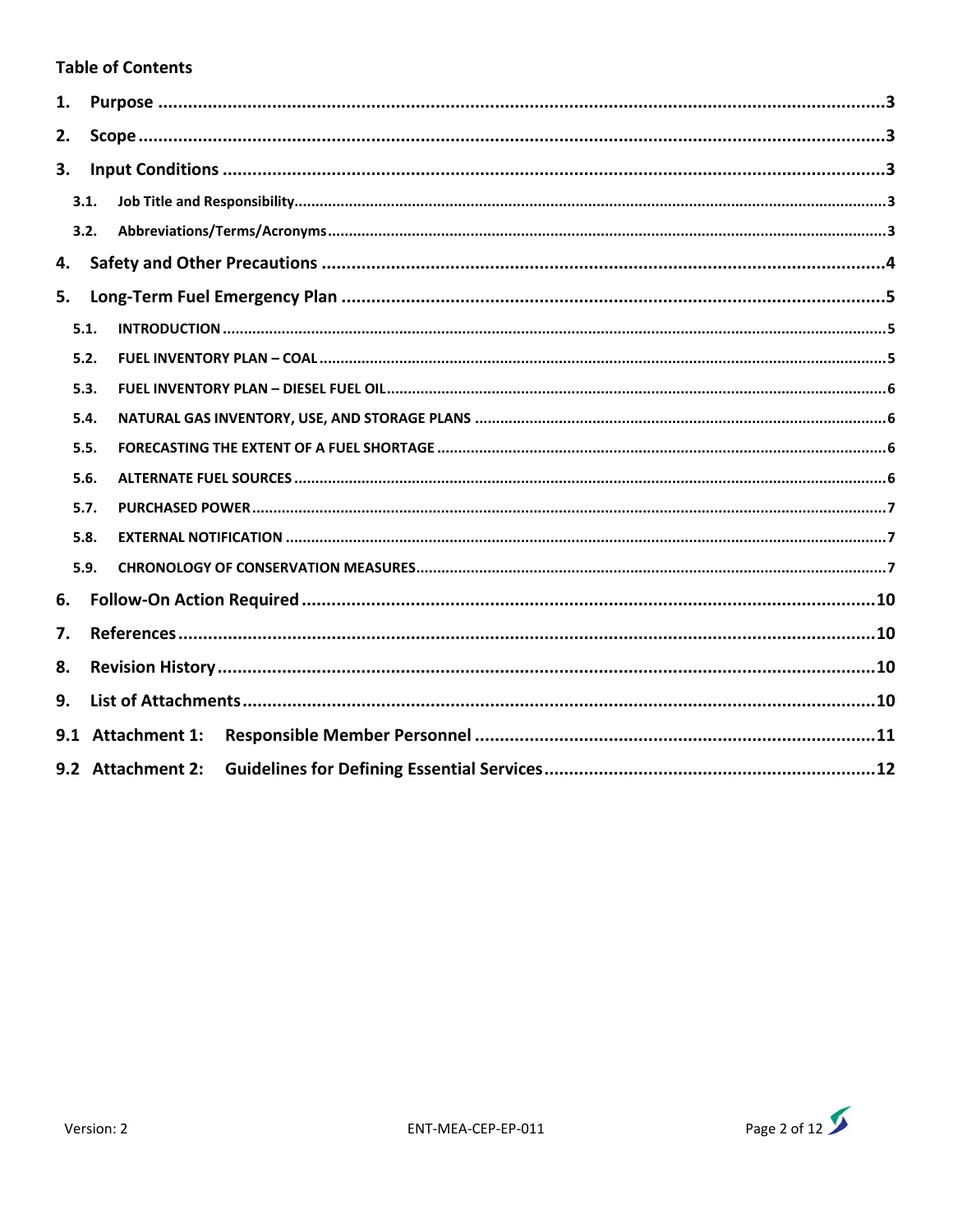## **1. Purpose**

The purpose of this plan is to provide an effective plan for responding to a long-term fuel supply shortage on the Seminole Electric Cooperative, Inc. (Seminole) system, or in the event of a Florida Fuel Supply Emergency. The fuels covered by this plan are coal, natural gas, and diesel fuel oil.

## **2. Scope**

The scope of this plan covers Seminole's fuel inventory plans and operating levels as well as associated actions to be taken in the event of a slowdown or interruption in fuel supply and serves to meet the FPSC's requirements pursuant to Rule 25‐ 6.085, Florida Administrative Code, to have a long‐term energy emergency plan to establish a systematic and effective means of anticipating, assessing, and responding to a long-term emergency caused by a fuel supply shortage.

## **3. Input Conditions**

### **3.1. Job Title and Responsibility**

| <b>Job Title</b>                     | <b>Responsibility</b>                                                                                                                                                                                                                                     |
|--------------------------------------|-----------------------------------------------------------------------------------------------------------------------------------------------------------------------------------------------------------------------------------------------------------|
| Commercial<br><b>Operations</b>      | Responsible for fuel and purchased power coordination/optimization and fuel inventory evaluations.                                                                                                                                                        |
| <b>System Operations</b>             | Responsible for forecasting impacts of potential fuel shortages, coordinating with Commercial<br>Operations to secure alternate fuel sources and/or purchased power and working with Seminole's<br>Member Cooperatives to implement conservation efforts. |
| Seminole's<br>Member<br>Cooperatives | Assist in coordination with the FRCC Fuel Supply Shortage Element and the FRCC Generating Capacity<br>Shortage Plan in the event of a Florida Fuel Supply Emergency and to respond appropriately.                                                         |
| Regulatory<br>Compliance             | Research options for emergency permit revisions or permit the utilization of available off-<br>specification fuel.                                                                                                                                        |
| Communications                       | Communicates with the media, Seminole Member Cooperatives, and Local Government, if needed.                                                                                                                                                               |

### **3.2. Abbreviations/Terms/Acronyms**

| <b>Abbreviation</b>              | <b>Definition</b>                                                                                                                                                                                   |
|----------------------------------|-----------------------------------------------------------------------------------------------------------------------------------------------------------------------------------------------------|
| Operations staff                 | Operations staff consists of team members from System Operations, Commercial Operations and<br>Seminole plant operations (SGS and MGS).                                                             |
| Fuel supply<br>shortage          | A fuel supply shortage is deemed an energy emergency when anticipated fuel stocks are judged<br>insufficient to meet existing energy obligations over an extended period of time, measured in terms |
|                                  | of weeks or months.                                                                                                                                                                                 |
| <b>SGS</b>                       | <b>Seminole Generating Station</b>                                                                                                                                                                  |
| <b>MGS</b>                       | Midulla Generating Station                                                                                                                                                                          |
| Long-term                        | Long-term is measured in terms of weeks or months as defined by FPSC and FRCC                                                                                                                       |
| <b>FRCC</b>                      | Florida Reliability Coordinating Council                                                                                                                                                            |
| <b>FRCC OE</b>                   | Florida Reliability Coordinating Council Operating Entity (i.e., SEC, FPL, etc.)                                                                                                                    |
| Florida Fuel Supply<br>Emergency | Fuel supply emergency as defined in the FRCC Florida Electrical Emergency Contingency Plan Fuel<br>Supply Shortage Element (FRCC-MS-OPRC-016)                                                       |
| EEA                              | Energy Emergency Alert as defined by NERC Reliability Standard EOP-011                                                                                                                              |

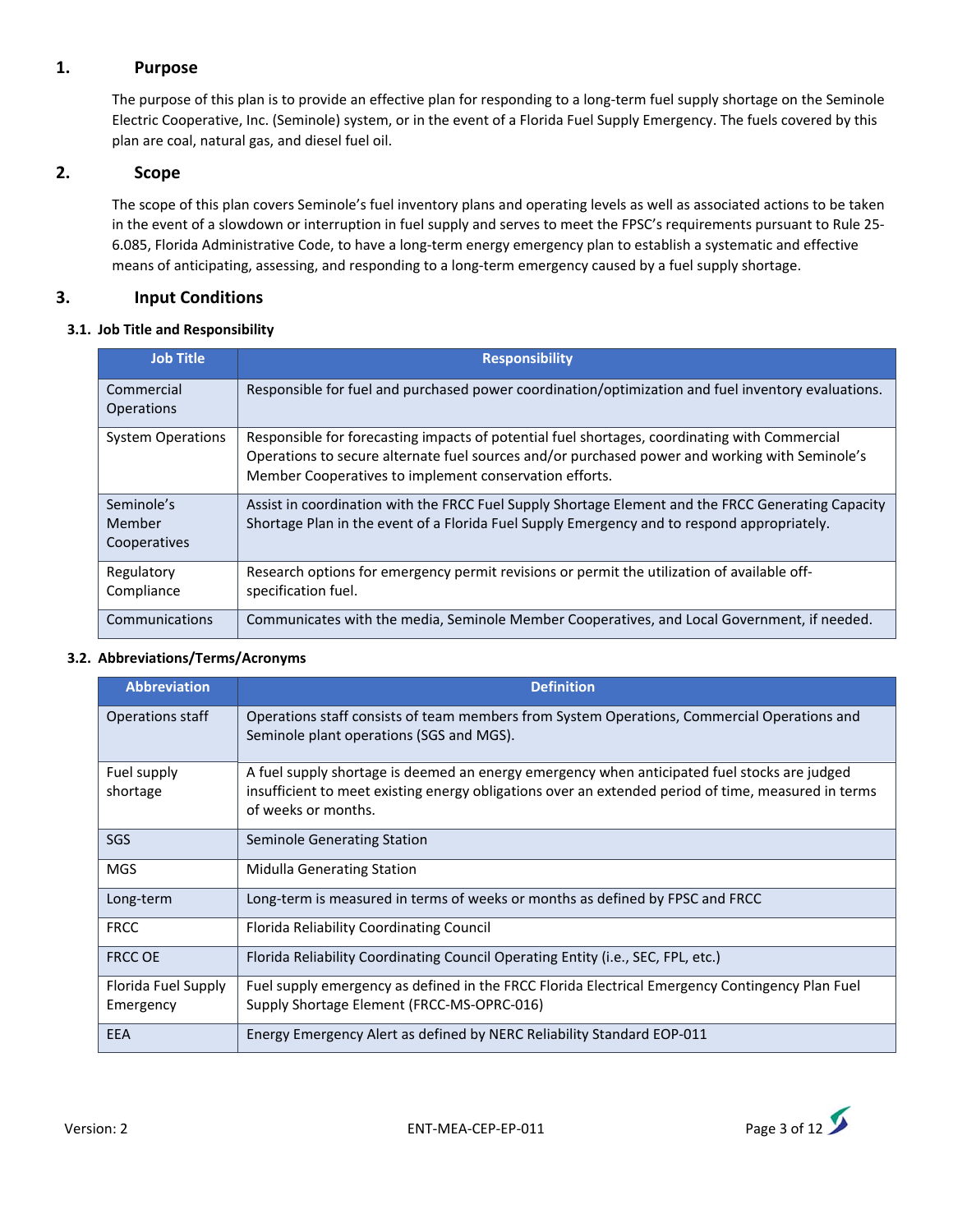| Alert 1 (EEA 1)                           | All available resources in use                                                                                                                                                                                                                                                                                                                                                                                                                                                                                                                                                                                                                                                                                  |
|-------------------------------------------|-----------------------------------------------------------------------------------------------------------------------------------------------------------------------------------------------------------------------------------------------------------------------------------------------------------------------------------------------------------------------------------------------------------------------------------------------------------------------------------------------------------------------------------------------------------------------------------------------------------------------------------------------------------------------------------------------------------------|
|                                           | A FRCC OE foresees or is experiencing conditions where all available resources are committed to<br>$\bullet$<br>meet firm load, firm transactions, and reserve commitments, and is concerned about sustaining<br>its required Contingency Reserves, and Non-firm wholesale energy sales (other than those that<br>are recallable to meet reserve requirements have been curtailed, or<br>FRCC Operating margin is less than 1.5 times the current FRCC MSSC, or<br>$\bullet$<br>Notification to the FRCC RC by a FRCC OE that their generation fuel supplies may be impacted<br>$\bullet$<br>and may decrease below a level adequate to provide for continuous, uninterrupted service to its<br>firm customers. |
| Alert 2 (EEA 2)                           | Balancing Authority, Reserve Sharing Group, or Load Serving Entity is no longer able to provide its<br>customers' expected energy requirements, and is designated an Energy Deficient Entity.                                                                                                                                                                                                                                                                                                                                                                                                                                                                                                                   |
|                                           | Energy Deficient Entity foresees or has implemented procedures up to, but excluding,<br>$\bullet$<br>interruption of firm load commitments. When time permits, these procedures may include, but<br>are not limited to:<br>Public appeals to reduce demand<br>$\circ$<br>Voltage reduction<br>$\circ$<br>Interruption of non-firm end use loads in accordance with applicable contracts<br>$\circ$                                                                                                                                                                                                                                                                                                              |
|                                           | Demand-side management<br>$\circ$<br>Utility load conservation measures.<br>$\circ$                                                                                                                                                                                                                                                                                                                                                                                                                                                                                                                                                                                                                             |
| Alert 3 (EEA 3)                           | Firm load interruption imminent or in progress                                                                                                                                                                                                                                                                                                                                                                                                                                                                                                                                                                                                                                                                  |
|                                           | Balancing Authority or Load Serving Entity foresees or has implemented firm load obligation<br>$\bullet$<br>interruption. The available energy to the Energy Deficient Entity, as determined from Alert 2, is<br>only accessible with actions taken to increase transmission transfer capabilities.                                                                                                                                                                                                                                                                                                                                                                                                             |
| Coal Inventory<br>Days                    | Coal inventory days is defined as projected days burn based on short-term and long-term studies.                                                                                                                                                                                                                                                                                                                                                                                                                                                                                                                                                                                                                |
| <b>Demand Side</b><br>Management<br>(DSM) | DSM shall include, but not limited to, Voltage reduction at the distribution voltage levels,<br>Implementation of distributed generation assets not under Seminole direct control, passive<br>interruption of connected devices (i.e., smart thermostats) and interruption of other non-frim loads<br>not under Seminole direct control.                                                                                                                                                                                                                                                                                                                                                                        |
| <b>FPSC</b>                               | Florida Public Service Commission                                                                                                                                                                                                                                                                                                                                                                                                                                                                                                                                                                                                                                                                               |
| Pipelines                                 | FGT and Gulfstream                                                                                                                                                                                                                                                                                                                                                                                                                                                                                                                                                                                                                                                                                              |

# **4. Safety and Other Precautions**

None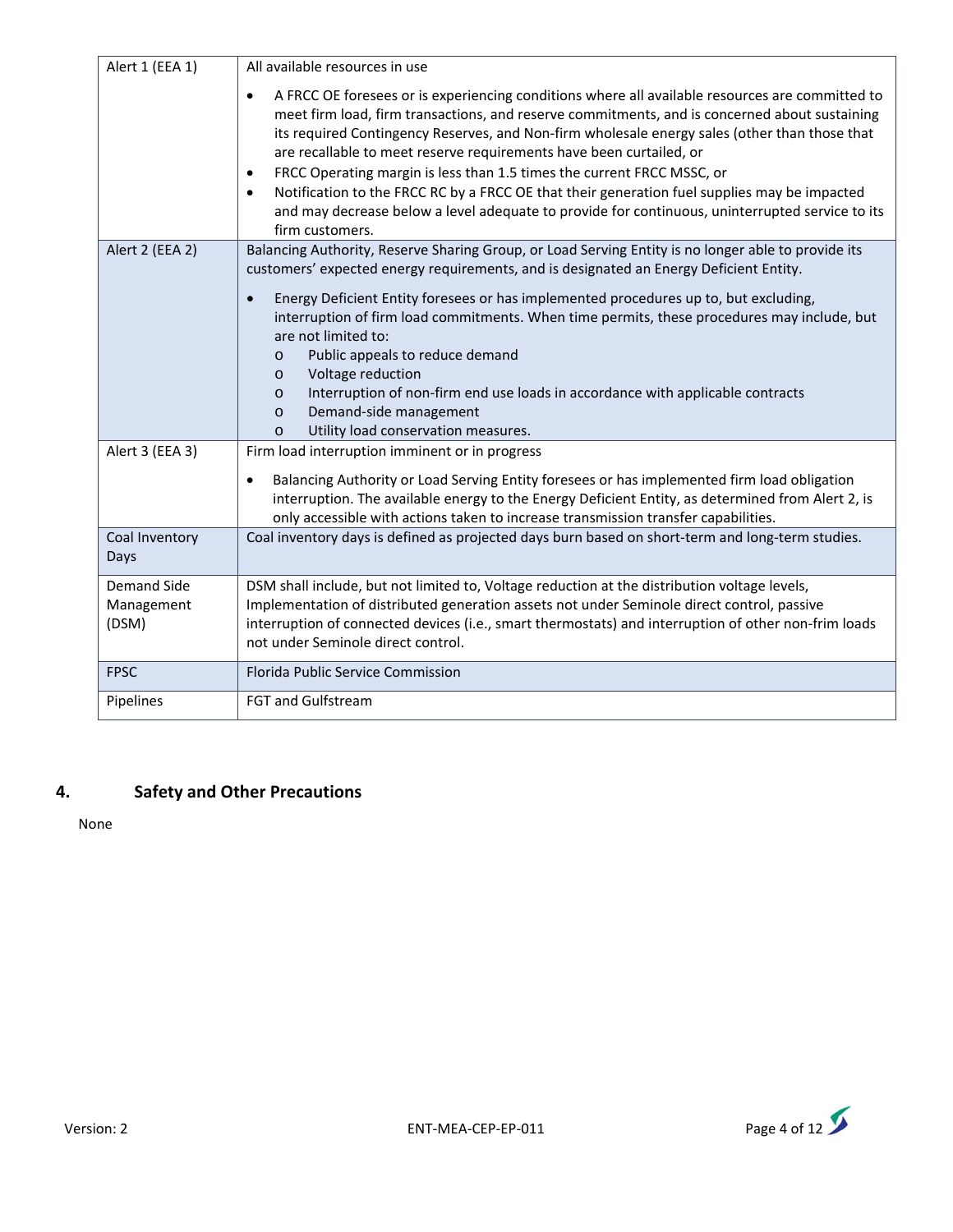## **5. Long‐Term Fuel Emergency Plan**

### **5.1. INTRODUCTION**

5.1.1. Fuel shortages caused by factors beyond those recognized as prudent planning and operating practices may result in a long‐term electrical energy deficiency. The following plan has been developed to provide a plan for responding to a fuel supply shortage on the Seminole system, or in the event of a Florida Fuel Supply Emergency.

To this end, the plan described herein will establish steps to be taken by Seminole and its Member Cooperatives (listed in Attachment 1) to respond to a fuel emergency. Furthermore, this plan documents the steps to be taken by Seminole and its Member Cooperatives in an effort to coordinate fully with the FRCC Fuel Supply Shortage Element (currently as adopted) and the FRCC Generating Capacity Shortage Plan (currently as adopted) in the event of a Florida Fuel Supply Emergency.

Seminole and its Member Distribution Cooperatives have a unique relationship in the development and implementation of this emergency plan. As the power supplier, Seminole has the responsibility of fuel supply, power generation, and wholesale purchases, while the Member Cooperatives maintain responsibility for serving retail customers. In subscribing to this plan, Seminole and its Member Cooperatives are committed to a joint, coordinated implementation program.

5.1.2. Pursuant to Rule 25‐6.0185, Florida Administrative Code, each Florida electric utility must have a Long‐Term Energy Emergency Plan on file with the Florida Public Service Commission (FPSC).

This plan was first required on January 31, 1999, and is to be reviewed every three (3) years. If the plan does not need revising, Seminole must file a letter stating that the required review has been conducted and that the plan continues to be adequate. If a revised plan is necessary, such a plan shall be submitted to the FPSC for approval and to the FRCC for information purposes.

#### **5.2. FUEL INVENTORY PLAN – COAL**

Seminole's coal supply is sourced from various coal regions in Illinois and Kentucky. This plan references the total coal inventory located at SGS. The facility's transportation of coal is served by the CSX Railroad.

Coal is the primary fuel used by Seminole and its Member Cooperatives at the Seminole Generating Station (SGS) in Putnam County, Florida. Diesel fuel oil is used at this facility for startup and flame stabilization only.

For the purpose of this plan, the available fuel inventory is defined as the fuel on-hand. However, fuel in transit, which is unaffected by causes of the fuel shortage, will be considered in the assessment of any situation.

### 5.2.1. Normal Operating Inventory

To mitigate risks due to supply, transportation, and unloading interruptions, Seminole attempts to maintain an average of 50 days projected burn, or more, of coal in inventory.

#### 5.2.2. Alternative Action Fuel Supply Level

Alternative actions may be considered when operating fuel inventory levels are projected to fall between 40‐ and 25‐ days projected burn. Seminole will assess the situation duration, escalate transportation and/or supplier interactions, identify alternate fuel or energy sources, and/or implement fuel inventory conservation measures.

#### 5.2.3. Fuel Supply Alert

An alert-level inventory condition exists when operating levels are between 25 and 20 days of projected burn and are projected to continue to decline. More substantial steps to maintain or build adequate inventory levels will be taken.

#### 5.2.4. Fuel Supply Emergency

An emergency‐level inventory condition exists when operating levels are below 20 days of projected burn and are projected to continue to decline. All available methods may be used to reduce fuel consumption, including curtailment of firm load.

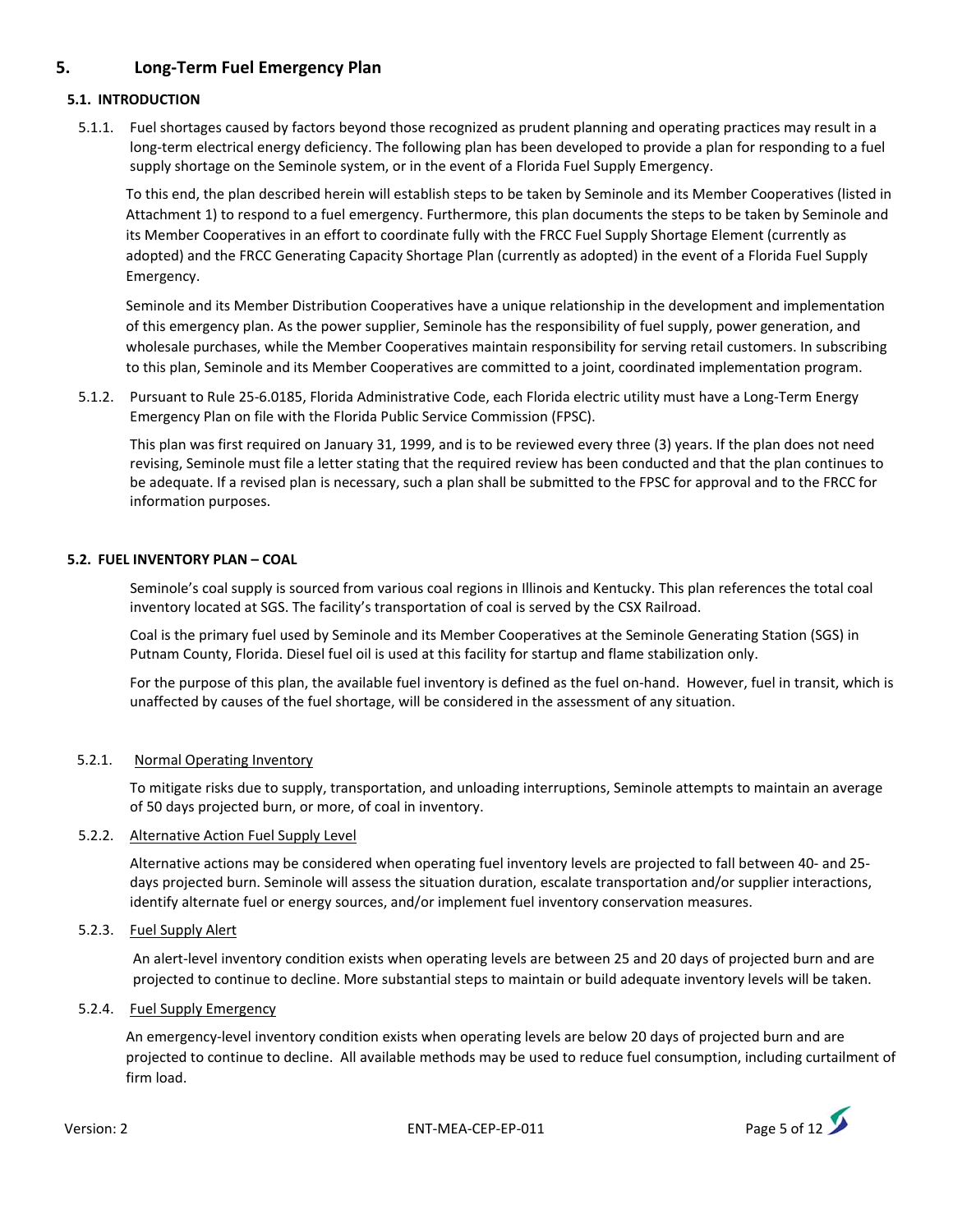#### **5.3. FUEL INVENTORY PLAN – DIESEL FUEL OIL**

5.3.1. Fuel oil is used for several reasons by Seminole. At SGS, diesel fuel oil is used for flame stabilization and startup fuel. At MGS and two facilities under purchased power agreements, diesel fuel oil is available to be used as a backup fuel when natural gas is interrupted or constrained.

For the purpose of this plan, the available fuel inventory is defined as the fuel on-hand. However, fuel in transit, which is unaffected by causes of the fuel shortage, will be considered in the assessment of any situation

#### 5.3.2. Normal Operating Inventory Level

The normal operating fuel inventory range for MGS will be 50 to 100 hours of burn for full load operation. For the purchased power facilities, Seminole directs oil inventory levels consistent with the target level at MGS.

#### 5.3.3. Alternative Action Fuel Supply Level

 Alternative actions may be considered when operating fuel inventory levels are projected to fall to less than 24 projected burn hours. Seminole will assess the situation duration, and facilitate transportation of fuel, locate alternate fuel or energy sources, and/or implement utility and customer conservation.

#### 5.3.4. Fuel Supply Alert

An alert-level inventory condition exists when operating levels are between 24 and 18 projected burn hours and are projected to continue to decline. More substantial steps may be taken to significantly reduce fuel oil consumption to ensure adequate supply at the generating plant site for further emergency operation.

#### 5.3.5. Fuel Supply Emergency

An emergency‐level inventory condition exists when operating levels are below 18 projected burn hours and are projected to continue to decline. All available methods may be used to reduce fuel consumption, including curtailment of firm load.

#### **5.4. NATURAL GAS INVENTORY, USE, AND STORAGE PLANS**

- 5.4.1. Natural gas is the primary fuel type used by Seminole for MGS and two facilities under purchased power agreements sourced from two pipelines (FGT and Gulfstream). Seminole maintains firm transportation agreements on both pipelines to ensure adequate supply to meet generation requirements and firm demand projections. As described in 5.3, diesel fuel oil is available to be used as a backup fuel at MGS and two facilities under purchased power agreements when natural gas is interrupted or constrained.
- 5.4.2. Seminole also maintains firm storage service arrangements with rights to store and withdraw natural gas supply outside of Florida. In preparation of foreseeable events that could affect Florida's available gas supply, Seminole targets a sufficient amount of storage inventory, within the limits of its service agreement(s), to manage supply risk.

#### **5.5. FORECASTING THE EXTENT OF A FUEL SHORTAGE**

5.5.1. In the event of a slowdown or interruption in the fuel supply (coal, fuel oil, and/or natural gas), Seminole Operations staff will forecast the extent of the fuel supply shortage to determine if a long-term situation exists. If it is determined a long‐term fuel situation is possible, Operations staff will report such findings to Seminole's Executive Management for further action.

#### **5.6. ALTERNATE FUEL SOURCES**

5.6.1. At the Alternative Action Fuel Supply Level, Operations staff will investigate availability of alternate sources of fuel supply and coordinate the findings with Seminole's Executive Management.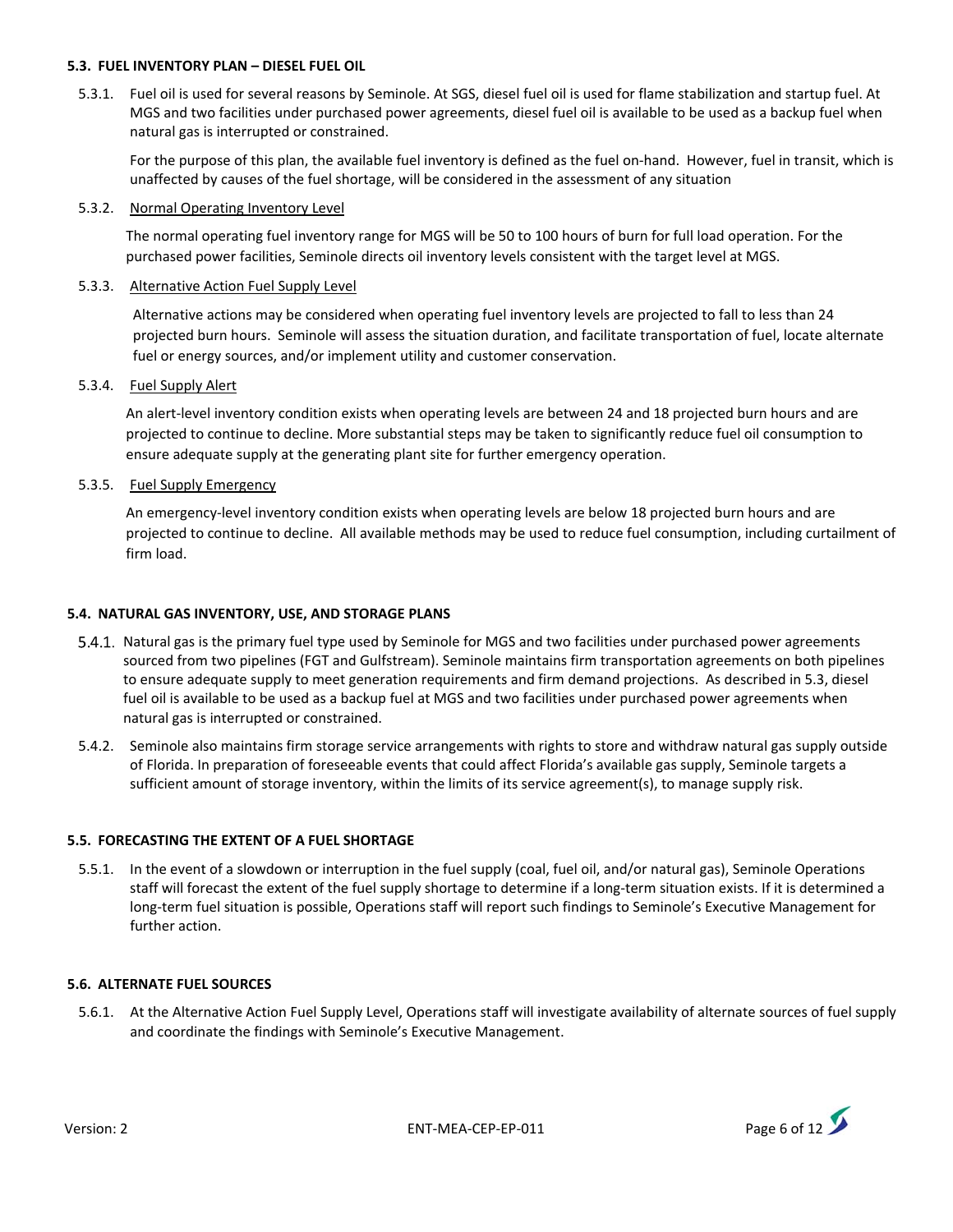- 5.6.2. In the event of a need to transfer physical fuel stocks from Seminole to other utilities or vice versa, it is the intent of Seminole to ensure the supplying party is made whole in terms of all of the supplying utility's costs of replacing such fuel. These replacement costs will include, but are not limited to, the following components.
	- 1. Fuel market
	- 2. Direct transportation
	- 3. Indirect transportation
	- 4. Sampling
	- 5. Insurance
	- 6. Applicable internal overhead

#### **5.7. PURCHASED POWER**

5.7.1. At the Alternative Action Fuel Supply Level, Operations staff will investigate availability of off‐system purchased power and develop a conservation strategy using purchased power to optimize the fuel in short supply. Operations staff will notify Seminole's Executive Management of the developed strategy including an evaluation of the potential cumulative effect of all conservation measures described herein and a recommendation of measures that should be carried out immediately.

#### **5.8. EXTERNAL NOTIFICATION**

5.8.1. In the event that alternative fuel and energy sources and recommended conservation measures are determined to be insufficient to mitigate the fuel supply shortage, and after consultation with Seminole's Executive Management and the Member Distribution Cooperative Managers, Operations staff will notify the FRCC State Capacity Emergency Coordinator and the Chairman of the FRCC Operating Committee as required in accordance with the FRCC Generating Capacity Shortage and/or Florida Electrical Emergency Contingency Plan's, Fuel Supply Shortage Element for the purpose of requesting initiation of a Fuel Supply Alert. In addition, Operations staff will immediately initiate actions as described in the following section.

#### **5.9. CHRONOLOGY OF CONSERVATION MEASURES**

- 5.9.1. Operations staff will work with the Member Cooperative Managers to implement the following conservation measures to the extent that they are feasible, productive, and do not subject Seminole or its Member Cooperatives to significant liability.
	- 1. Optimization of Fuel in Short Supply
	- 2. Reduction of Power Usage at Utility‐Owned Facilities
	- 3. Implementation of Demand Side Management (DSM)
	- 4. Relaxation of Environmental Constraints
	- 5. Notice to Local Governments by Member Cooperatives
	- 6. Public Appeals to Conserve Energy
	- 7. Direct Customer Appeals

#### 5.9.2. **Step A‐ Alternative Action Level**

If Seminole determines that the fuel inventory levels are projected to decline below normal operating levels and into the alternative action level, Seminole Operations staff will provide notification to Seminole Executive Management and initiate the following:

5.9.2.1. Optimization of Fuel in Short Supply

- Operations staff will develop a detailed assessment of fuel supply condition.
- Operations staff will develop and implement a dispatch strategy to optimize the fuel in short supply. It is understood that this may require operation of the generation system at less than optimum economic conditions. This measure may require suspension of normal economic dispatch or variations in normal unit commitment including energy purchases not normally considered prudent for economic reasons.

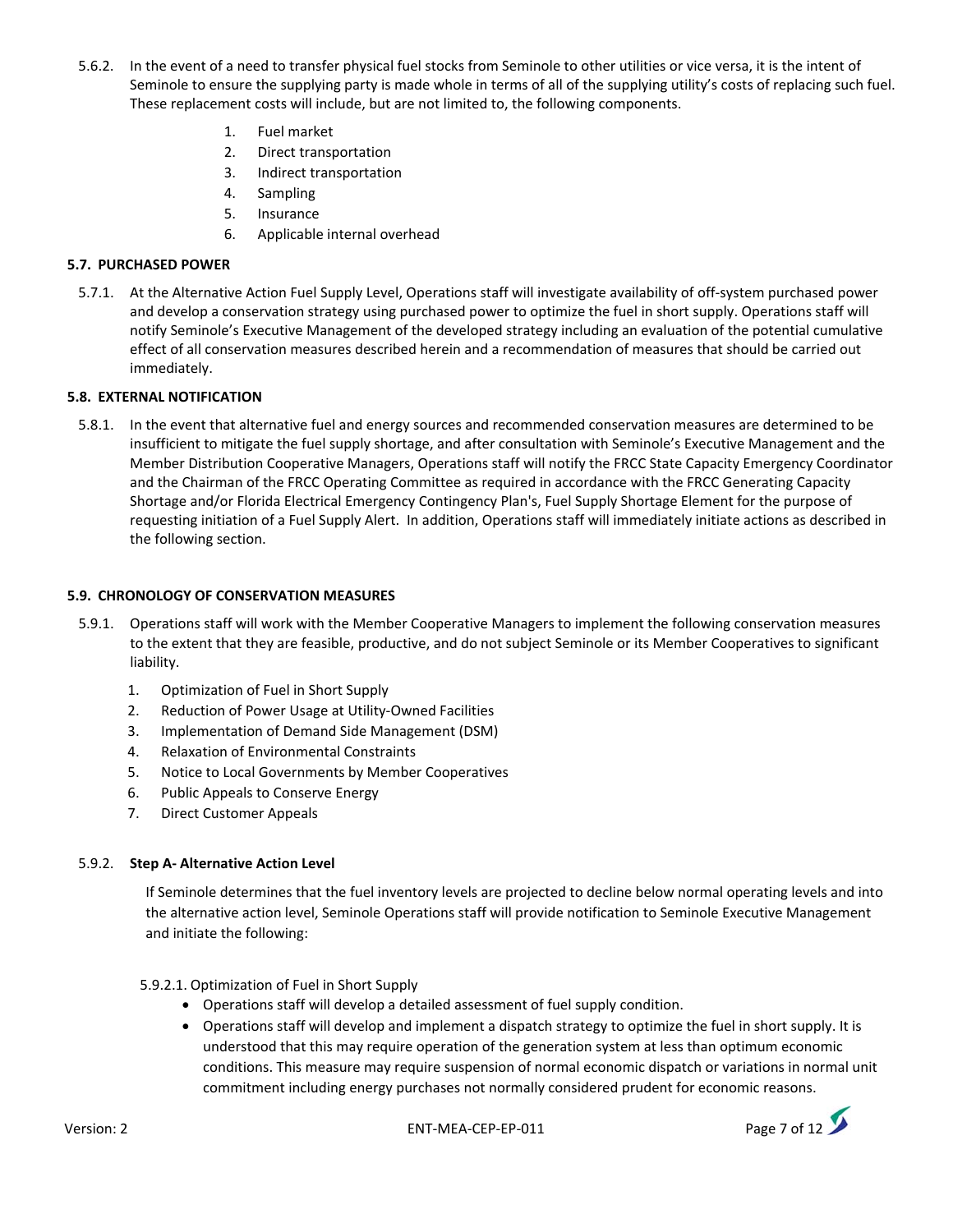- 5.9.2.2. Evaluation of Alternate Fuel or Energy Supplies
	- Operations staff will escalate coordination with transportation / suppliers to maximize deliveries.
	- Operations staff will evaluate the availability of alternate fuel supplies and determine if fuel specifications are acceptable at the affected Seminole facilities or if relaxation of environmental constraints maybe required.
- 5.9.2.3. Relaxation of Environmental Constraints
	- Operations staff will notify and request Regulatory Compliance personnel to investigate options for emergency permit revisions that would significantly increase the efficiency of any generating unit and/or permit the utilization of available off‐specification fuel.

#### 5.9.3. **Step B‐ Fuel Supply Alert**

If Seminole determines that the fuel inventory levels are projected to drop within the alert inventory levels, Operations staff will provide notification to Seminole Executive Management and initiate the below steps.

- 5.9.3.1.Notification of FRCC staff of potential fuel shortage condition in accordance with section 6.2 of the FRCC Fuel Shortage Plan.
- 5.9.3.2. Optimization of Fuel in Short Supply
	- Operations staff to continue to aggressively take necessary actions to optimize the fuel in short supply. This measure may require suspension of normal economic dispatch, utilization of off‐specification fuel, supplemental firing of igniter fuels, variations in normal unit commitment, and energy purchases not normally considered prudent for economic reasons.
- 5.9.3.3. Conservation at Utility‐Owned Facilities (Seminole and Member Cooperatives)
	- Evaluate and implement, if practical, reductions in energy use at Seminole facilities. Areas for consideration include, auxiliary loads at Seminole generating facilities, facility air conditioning set no lower than 80 degrees F, heating no higher than 65 degrees F and non-essential hot water heating discontinued.
- 5.9.3.4. Relaxation of Environmental Constraints (Seminole)
	- Based on the results of consultation and analysis with Regulatory Compliance personnel regarding relaxed environmental constraints, Operations staff and Regulatory Compliance personnel will recommend a plan of action to Seminole Executive Management for approval.
	- Regulatory Compliance personnel will be responsible for initiating actions to notify appropriate agencies to begin process to obtain necessary variances as approved by Seminole Executive Management.

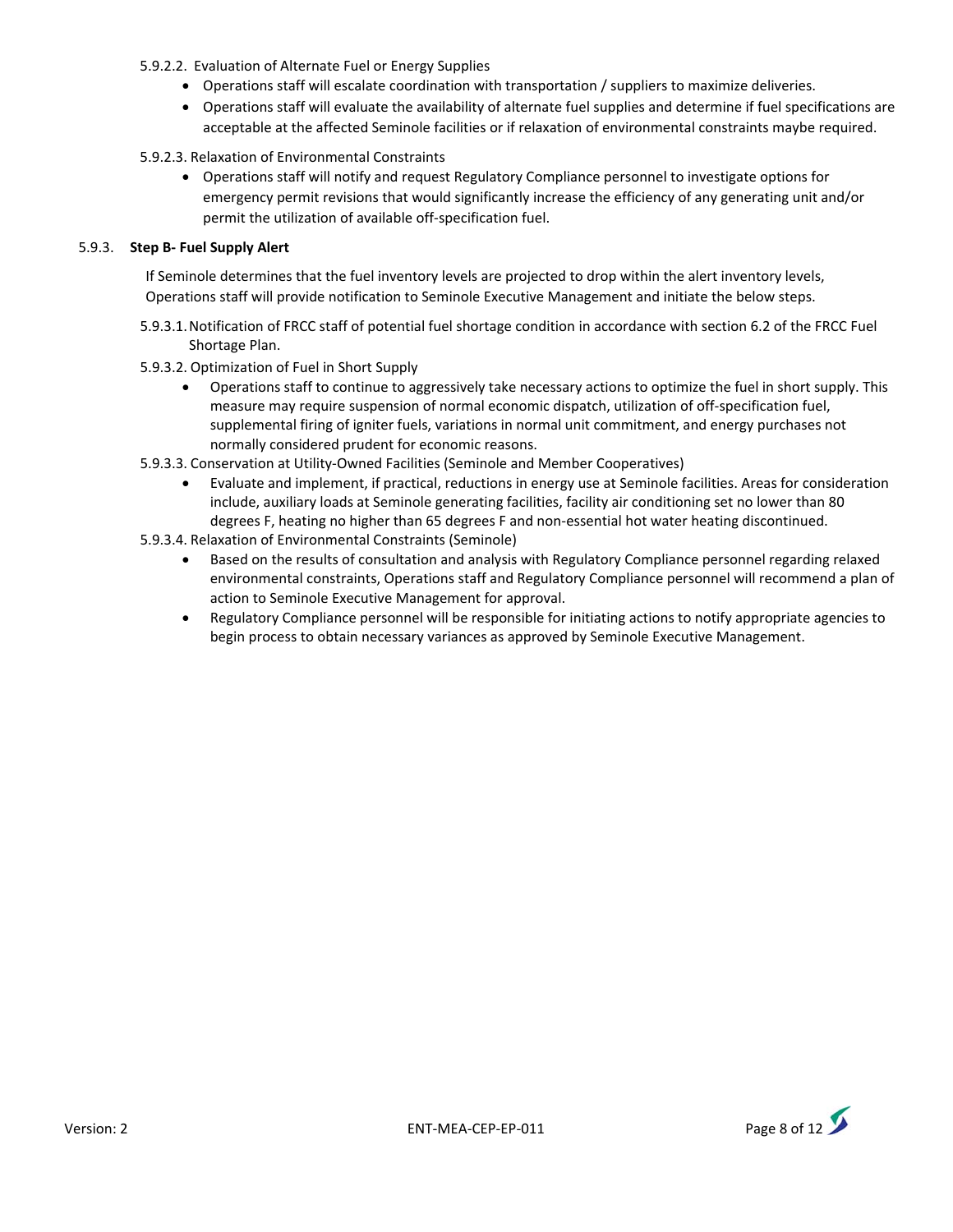#### 5.9.4. **Step C‐ Fuel Supply Emergency**

If Seminole determines that the fuel inventory levels have dropped below critical levels and are anticipated to continue an uncontrolled decline, Operations Staff shall take the below actions as applicable.

- 5.9.4.1.Provide notification to FRCC staff of continuing Fuel Supply Emergency condition. FRCC OC will evaluate and make determination if a FRCC Fuel Supply Alert or Emergency should be issued.
- 5.9.4.2. Optimization of Fuel in Short Supply
	- Continue aggressive measures to optimize the fuel in short supply.
		- o Suspend economic dispatch
		- o Maximize off system interchange purchases
		- o Maximize use of Load Management to reduce peak demand periods.
			- To the extent practical, distribution voltage will be reduced in an effort to reduce demand and energy by customers. The following criteria shall be considered by the Member Cooperative Manager in the implementation of this measure:
				- a. A suitable means of controlling voltage is available to the cooperative.
				- b. The extent of the voltage reduction does not, in the opinion of the cooperative manager, subject customer or cooperative equipment to damage or present a significant safety hazard.
				- c. The voltage reduction is not counter‐productive in reducing energy and/or demand.
				- d. The acceptable percent voltage reduction will be left to the judgment of the cooperative manager.
		- o Continue efforts associated with relaxation of environmental constraints
	- Forecast fuel supply restrictions to the impact to available generating capacity to meet project daily peak demands.
		- o Request applicable EEA condition be implemented as defined in Seminole' Capacity and Energy Emergency plan (TPA‐SCO‐SOP‐CCO‐OP‐004)
- 5.9.4.3. Conservation at Utility‐Owned Facilities (Seminole and Member Cooperatives)
	- Reduce energy consumption to minimum possible levels. Set air conditioning to highest manageable levels and heating to lowest manageable levels. Reduce lighting levels to a minimum. Reduce office hours and occupied work spaces.
- 5.9.4.4. Notice to local governments (Member Cooperatives)
	- Member Cooperatives will appeal to local government officials to mandate restrictions on energy consumption for street lighting and other public services or events which may result in large energy consumption (sporting events, concerts, etc.).
	- Appeals should encourage partial shutdown of public institutions and other large facilities as judged feasible.
	- In the event of a statewide energy emergency, which has been officially designated as such by the Governor of the State of Florida, all public appeals may be made uniformly under the direction of the Florida Reliability Coordinating Council.
- 5.9.4.5. Issue Public Appeals (Member Cooperatives)
	- All ongoing advertising by Member Cooperatives will encourage conservation. All Member Cooperatives will make public appeals through the local media and other available communication portals for a general conservation effort pursuant to their respective electrical capacity shortage plans.
	- Levels of the percentage of reduction in energy consumption within the public appeals shall be coordinated with Seminole Operations Staff.
	- In the event of a statewide energy emergency, which has been officially designated as such by the Governor of the State of Florida, all public appeals may be made uniformly under the direction of the Florida Reliability Coordinating Council.

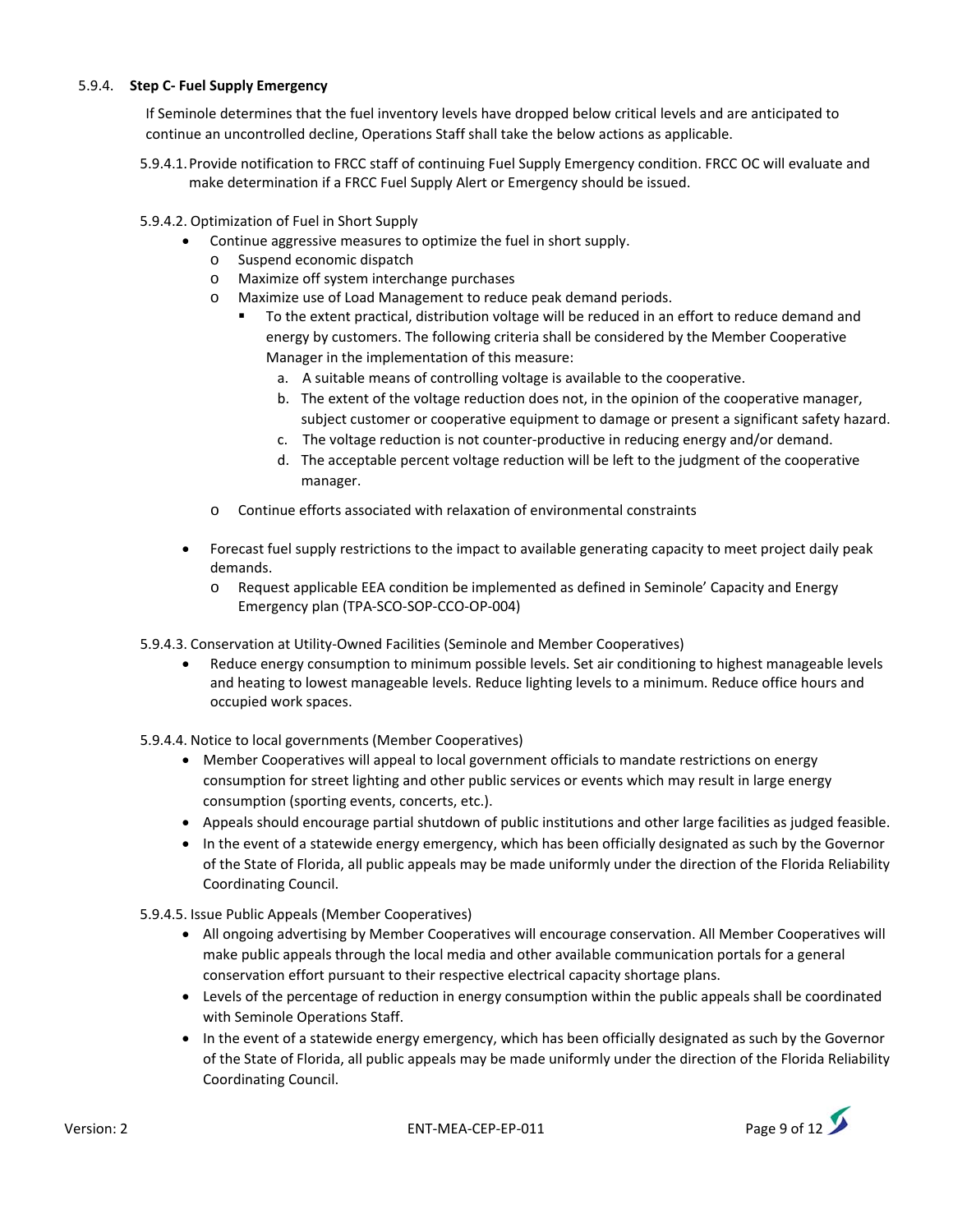#### 5.9.4.6. Direct Customer Appeals (Member Cooperatives)

 Direct appeals will be made by Member Cooperatives to large industrial and commercial customers to reduce consumption and operate all customer‐owned generation equipment that uses fuels not in short supply. Such appeals shall be disseminated by each individual Member Cooperative. Levels of appeal percent reduction in energy consumption to all large industrial and commercial customers shall be coordinated with Operations Staff. Appeals should warn customers of possible upcoming power curtailments and explain procedures to be employed during rotating blackouts.

## **6. Follow‐On Action Required**

| <b>Item</b>                                                                |  |
|----------------------------------------------------------------------------|--|
| Log all applicable information in iTOA throughout the course of the event. |  |
| Complete all applicable event check sheets and retain.                     |  |

### **7. References**

|                        | <b>Item</b>                                                                                    |  |
|------------------------|------------------------------------------------------------------------------------------------|--|
|                        | FRCC Generating Capacity Shortage Plan (FRCC-MS-OPRC-015)                                      |  |
|                        | FRCC Fuel Shortage Plan (FRCC-MS-OPRC-016)                                                     |  |
|                        | Capacity and Energy Emergency (TPA-SCO-SOP-CCO-OP-004)                                         |  |
| $\boldsymbol{\Lambda}$ | Activating Load Management and Customer-Based Generation for Capacity (TPA-SCO-SOP-CCO-OI-022) |  |

### **8. Revision History**

| <b>Version</b> | <b>Date</b> | <b>Description</b>                                                                                                            | <b>Revised By</b> |
|----------------|-------------|-------------------------------------------------------------------------------------------------------------------------------|-------------------|
| 1.0            | 11/08/2021  | Conversion and modification of Seminole Cooperative and Member<br>Cooperatives Long-term Fuel Emergency Plan dated June 2018. | Charles Wubbena   |

## **9. List of Attachments**

| Title                                      |
|--------------------------------------------|
| Responsible Member Personnel               |
| Guidelines for Defining Essential Services |

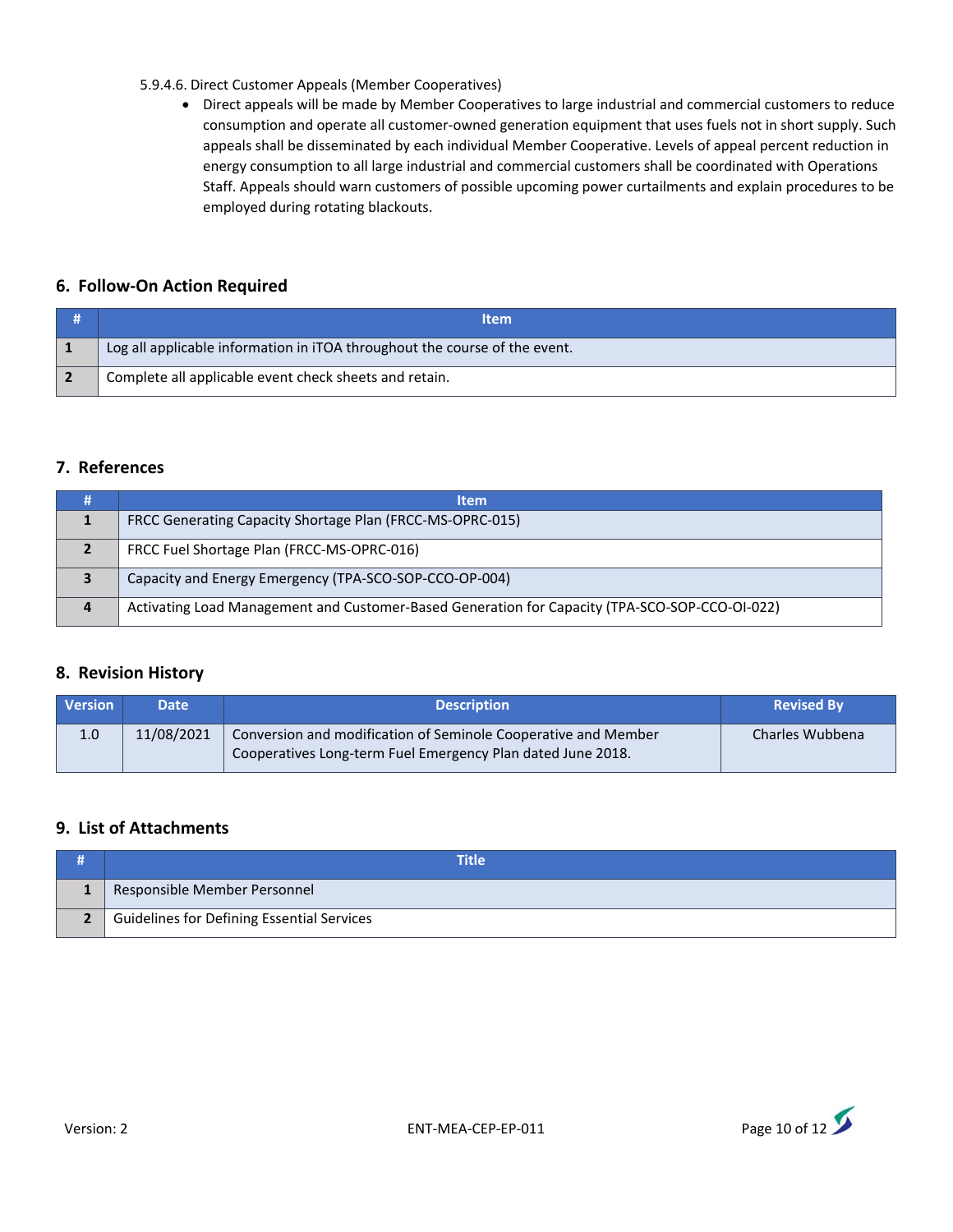## **9.1 Attachment 1: Responsible Member Personnel**

It is the intent of Seminole and its Member Cooperatives to cooperate fully with the FRCC Fuel Shortage Plan (FRCC‐MS‐OPRC‐ 016), in the event that activities under this plan are triggered by a Fuel Supply Emergency on the system of any participating utility. In such cases, the individual steps outlined in this will be implemented under the direction of the FRCC through Seminole's VP of Operations. The Representatives responsible for the actions in this plan are listed below:

| Representative          | <b>Member</b>                                        |
|-------------------------|------------------------------------------------------|
| Executive VP / GM       | Central Florida Electric Cooperative, Inc.           |
| GM & CEO                | Clay Electric Cooperative, Inc.                      |
| Chief Executive Officer | Glades Electric Cooperative, Inc.                    |
| GM & CEO                | Peace River Electric Cooperative, Inc.               |
| Chief Executive Officer | Sumter Electric Cooperative, Inc., d/b/a SECO Energy |
| Executive VP / GM       | Suwannee Valley Electric Cooperative, Inc.           |
| <b>GM</b>               | Talquin Electric Cooperative, Inc.                   |
| Chief Executive Officer | Tri-County Electric Cooperative, Inc.                |
| Executive VP / GM       | Withlacoochee River Electric Cooperative, Inc.       |